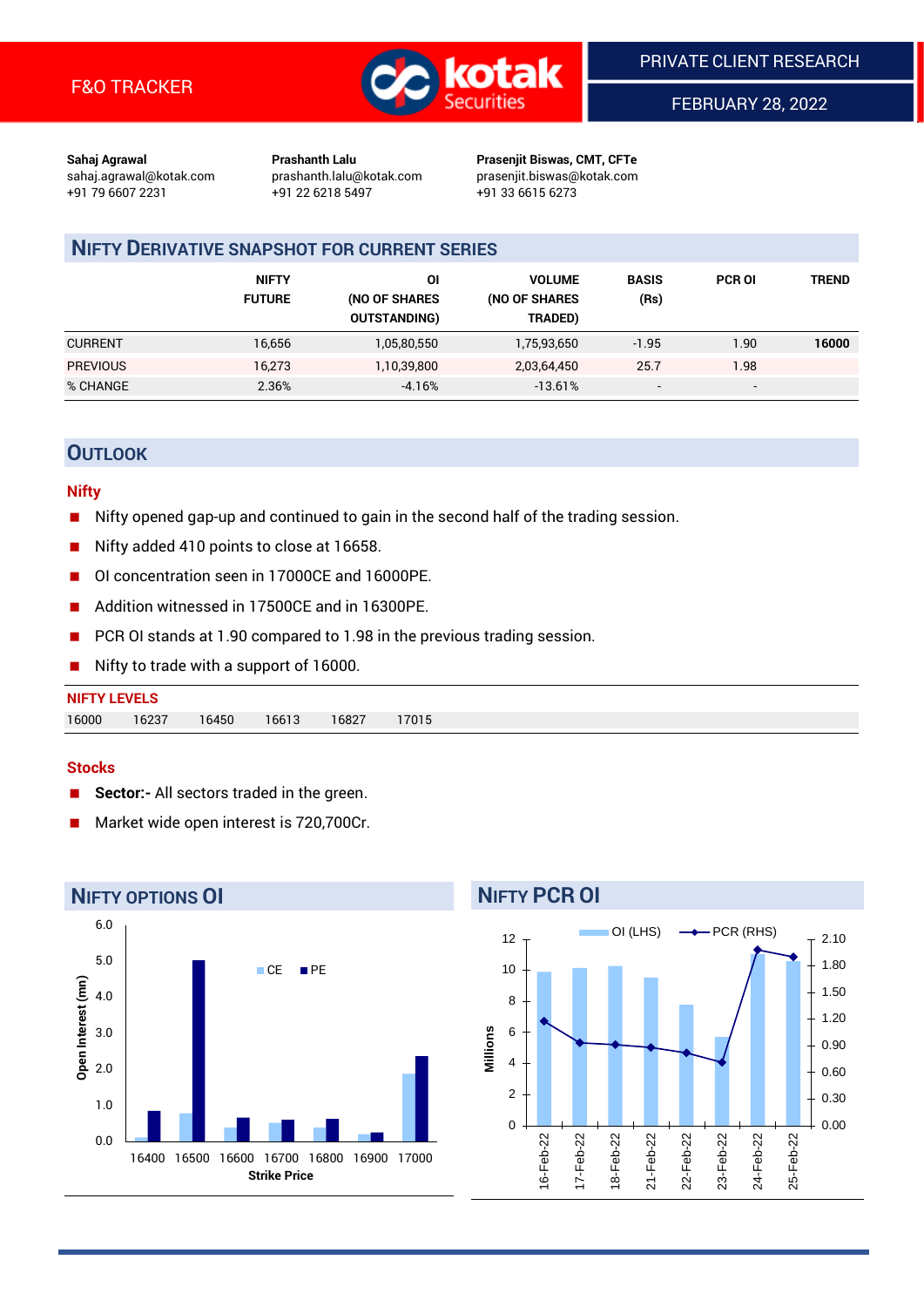# **FUTURE STATISTICS**

## **OI INCREASE**

| <b>SYMBOL</b>     | ΟI     | ΟI           | <b>PRICE CHG</b> |
|-------------------|--------|--------------|------------------|
|                   | $(\%)$ | (SHARES)     | $(\%)$           |
| <b>DALBHARAT</b>  | 32.3%  | 5.28.750     | 2.5%             |
| <b>PNB</b>        | 23.6%  | 14,73,44,000 | 9.2%             |
| <b>INDUSTOWER</b> | 20.5%  | 2,51,24,400  | 4.2%             |
| <b>METROPOLIS</b> | 20.2%  | 7,52,200     | $-0.8%$          |
| <b>HINDPETRO</b>  | 17.8%  | 1,00,84,500  | $-1.6%$          |
| <b>NAM-INDIA</b>  | 17.6%  | 28.44.800    | $-0.4%$          |
| <b>IBULHSGFIN</b> | 14.2%  | 3,22,43,100  | 0.1%             |
| <b>BRITANNIA</b>  | 12.4%  | 16,09,800    | $-0.7%$          |
| <b>GMRINFRA</b>   | 11.4%  | 9,45,67,500  | 8.7%             |
| <b>PERSISTENT</b> | 10.9%  | 4.23.900     | 2.6%             |

| <b>OI DECREASE</b> |          |              |                  |
|--------------------|----------|--------------|------------------|
| <b>SYMBOL</b>      | ΟI       | ΟI           | <b>PRICE CHG</b> |
|                    | (%)      | (SHARES)     | $(\%)$           |
| <b>POWERGRID</b>   | $-10.9%$ | 2,30,91,890  | 3.2%             |
| <b>CUMMINSIND</b>  | $-10.1%$ | 14,68,800    | 3.4%             |
| ONGC               | $-9.8%$  | 2,84,20,700  | 1.8%             |
| COROMANDEL         | $-8.4%$  | 8,20,625     | 3.4%             |
| <b>ALKEM</b>       | $-7.9%$  | 2,65,000     | 4.0%             |
| AMARAJABAT         | $-6.3%$  | 73,61,000    | 5.6%             |
| <b>IRCTC</b>       | $-5.8%$  | 90,38,750    | 8.4%             |
| <b>HINDCOPPER</b>  | $-5.1%$  | 1,36,39,600  | 7.5%             |
| <b>MFSL</b>        | $-4.9%$  | 13,48,750    | 1.0%             |
| <b>IDFCFIRSTB</b>  | $-4.7%$  | 13.85.94.600 | 8.1%             |

# **CASH STATISTICS**

| <b>TOP VOLUMES</b> |                      |              |              |
|--------------------|----------------------|--------------|--------------|
| <b>SYMBOL</b>      | <b>TRADED SHARES</b> | <b>VALUE</b> | <b>CLOSE</b> |
|                    | (QTY)                | (IN LAKHS)   |              |
| <b>TATAMOTORS</b>  | 4,88,76,182          | 2,24,369     | 460          |
| <b>RELIANCE</b>    | 67,24,094            | 1,54,038     | 2,284        |
| <b>ADANIPOWER</b>  | 10,90,27,166         | 1,33,759     | 124          |
| <b>HDFCBANK</b>    | 91,59,327            | 1,33,233     | 1,456        |
| <b>ICICIBANK</b>   | 1,69,35,750          | 1,23,953     | 730          |
| <b>TATAPOWER</b>   | 5,21,57,687          | 1,13,737     | 220          |
| <b>MARUTI</b>      | 13,44,343            | 1,12,025     | 8,356        |
| <b>SBIN</b>        | 2,17,92,287          | 1,05,757     | 483          |
| <b>TATASTEEL</b>   | 92,12,886            | 1,04,673     | 1,145        |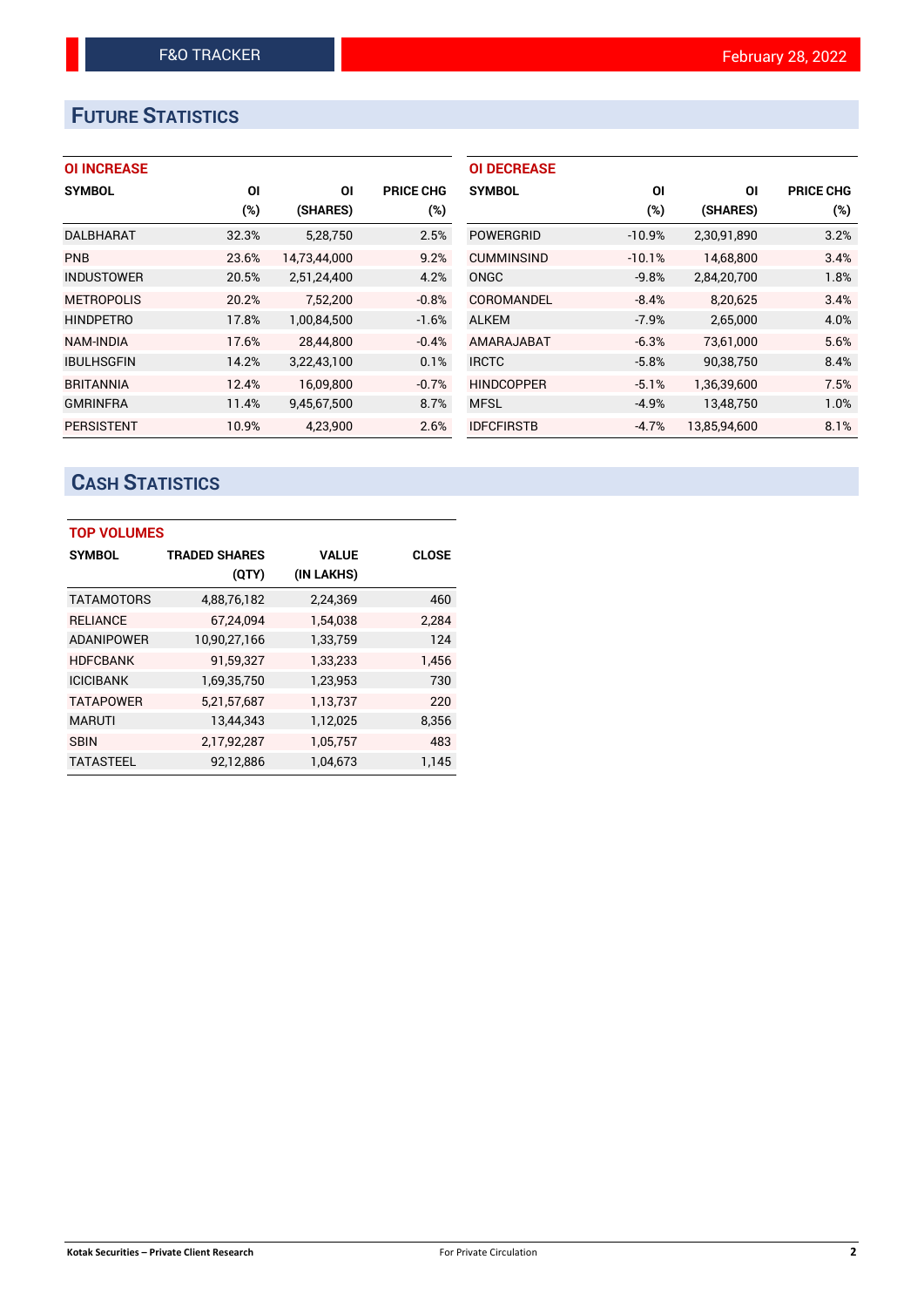# **OPTION STATISTICS**

## **SIGNIFICANT CALL OPEN INTEREST**

| <b>SYMBOL</b>     | <b>STRK</b>  | OPTION      | <b>CLOSE</b> | FUT          | ΟI         |
|-------------------|--------------|-------------|--------------|--------------|------------|
|                   | <b>PRICE</b> | <b>TYPE</b> | (RS)         | <b>CLOSE</b> | (SHARES)   |
| ONGC              | 170          | CE          | 2.4          | 158          | 100.87.000 |
| <b>NTPC</b>       | 135          | CE          | 1.6          | 130          | 89.71.800  |
| ONGC              | 160          | CE          | 5.9          | 158          | 42,96,600  |
| AMBUJACEM         | 340          | CE          | 3.7          | 303          | 26,49,000  |
| <b>NTPC</b>       | 140          | CE          | 0.9          | 130          | 52,32,600  |
| <b>TATAMOTORS</b> | 500          | CE          | 9.1          | 460          | 71,99,100  |
| <b>TCS</b>        | 4.000        | CE          | 9.9          | 3,528        | 14,12,400  |
| ONGC              | 165          | CE          | 3.8          | 158          | 30,10,700  |
| COALINDIA         | 170          | CE          | 3.2          | 162          | 36,87,600  |
| <b>HINDALCO</b>   | 550          | CE          | 12.2         | 533          | 35,02,350  |

## **SIGNIFICANT PUT OPEN INTEREST**

| <b>SYMBOL</b>     | <b>STRK</b><br><b>PRICE</b> | <b>OPTION</b><br>TYPE | <b>CLOSE</b><br>(RS) | <b>FUT</b><br><b>CLOSE</b> | ΟI<br>(SHARES) |
|-------------------|-----------------------------|-----------------------|----------------------|----------------------------|----------------|
| TATAPOWER         | 220                         | PF                    | 10.4                 | 220                        | 63,04,500      |
| <b>TATAMOTORS</b> | 400                         | PF                    | 6.4                  | 460                        | 39,04,500      |
| <b>COALINDIA</b>  | 150                         | PF                    | 2.1                  | 162                        | 20,11,800      |
| <b>TATAMOTORS</b> | 450                         | PF                    | 19.2                 | 460                        | 35.51.100      |
| <b>TATAPOWER</b>  | 200                         | PF                    | 3.8                  | 220                        | 45,15,750      |
| COALINDIA         | 160                         | PF                    | 5.1                  | 162                        | 15,66,600      |
| <b>SBIN</b>       | 450                         | PF                    | 8.1                  | 482                        | 30,70,500      |
| <b>HDFCBANK</b>   | 1.400                       | <b>PE</b>             | 26.3                 | 1,451                      | 10,46,100      |
| <b>TATAMOTORS</b> | 440                         | <b>PE</b>             | 15.7                 | 460                        | 25,53,600      |
| <b>TATAMOTORS</b> | 420                         | <b>PE</b>             | 10.0                 | 460                        | 24,65,250      |

| SIGNIFICANT CALL OPEN INTEREST ADDITION | <b>SIGNIFICANT</b> |               |             |        |              |                   |
|-----------------------------------------|--------------------|---------------|-------------|--------|--------------|-------------------|
| <b>SYMBOL</b>                           | <b>STRK</b>        | <b>OPTION</b> | <b>OPEN</b> | OI CHG | <b>CLOSE</b> | <b>SYMBOL</b>     |
|                                         | <b>PRICE</b>       | <b>TYPE</b>   | <b>INT</b>  | (%)    | (Rs)         |                   |
| PNB                                     | 36                 | <b>CE</b>     | 53,12,000   | 5433%  | 1.6          | <b>IBULHSGFIN</b> |
| <b>IBULHSGFIN</b>                       | 150                | <b>CE</b>     | 7,81,200    | 4100%  | 11.6         | <b>RBLBANK</b>    |
| <b>ESCORTS</b>                          | 1,800              | <b>CE</b>     | 1,13,300    | 4020%  | 44.7         | <b>BPCL</b>       |
| <b>RBLBANK</b>                          | 147                | <b>CE</b>     | 2,14,600    | 3600%  | 2.9          | <b>IOC</b>        |
| <b>RBLBANK</b>                          | 152                | <b>CE</b>     | 2,17,500    | 1775%  | 1.9          | <b>PNB</b>        |
| <b>NTPC</b>                             | 143                | <b>CE</b>     | 1.93.800    | 1600%  | 0.6          | <b>NTPC</b>       |
| <b>NTPC</b>                             | 136                | <b>CE</b>     | 1,71,000    | 1400%  | 1.4          | <b>INDUSTOWER</b> |
| <b>IBULHSGFIN</b>                       | 155                | <b>CE</b>     | 2,13,900    | 1280%  | 9.6          | PNB               |
| <b>BIOCON</b>                           | 415                | <b>CE</b>     | 1,42,600    | 1140%  | 6.8          | <b>COALINDIA</b>  |
| <b>BANKBARODA</b>                       | 121                | <b>CE</b>     | 1,40,400    | 1100%  | 1.2          | <b>ASHOKLEY</b>   |

| SIGNIFICANT PUT OPEN INTEREST ADDITION |              |               |             |        |              |  |  |  |
|----------------------------------------|--------------|---------------|-------------|--------|--------------|--|--|--|
| <b>SYMBOL</b>                          | <b>STRK</b>  | <b>OPTION</b> | <b>OPEN</b> | OI CHG | <b>CLOSE</b> |  |  |  |
|                                        | <b>PRICE</b> | <b>TYPE</b>   | <b>INT</b>  | $(\%)$ | (Rs)         |  |  |  |
| <b>IBULHSGFIN</b>                      | 110          | <b>PE</b>     | 3,31,700    | 10600% | 2.0          |  |  |  |
| <b>RBLBANK</b>                         | 132          | <b>PE</b>     | 2,03,000    | 6900%  | 7.6          |  |  |  |
| <b>BPCL</b>                            | 280          | PE.           | 1,08,000    | 1900%  | 1.9          |  |  |  |
| <b>IOC</b>                             | 112          | <b>PE</b>     | 2,34,000    | 1700%  | 5.1          |  |  |  |
| <b>PNB</b>                             | 30           | <b>PE</b>     | 46,72,000   | 1360%  | 0.5          |  |  |  |
| <b>NTPC</b>                            | 128          | <b>PE</b>     | 1.48.200    | 1200%  | 3.0          |  |  |  |
| <b>INDUSTOWER</b>                      | 160          | PE.           | 1,68,000    | 1100%  | 1.2          |  |  |  |
| <b>PNB</b>                             | 33           | <b>PE</b>     | 23,84,000   | 1046%  | 1.1          |  |  |  |
| <b>COALINDIA</b>                       | 157          | PE            | 2,31,000    | 1000%  | 4.2          |  |  |  |
| <b>ASHOKLEY</b>                        | 117          | PE            | 1,98,000    | 1000%  | 5.5          |  |  |  |

| <b>CALL OPTION VOLUMES</b> |              |               |                  |              | <b>PUT OPTION VOLUMES</b> |              |               |                  |              |
|----------------------------|--------------|---------------|------------------|--------------|---------------------------|--------------|---------------|------------------|--------------|
| <b>SYMBOL</b>              | <b>STRK</b>  | <b>OPTION</b> | <b>CONTRACTS</b> | <b>CLOSE</b> | <b>SYMBOL</b>             | <b>STRK</b>  | <b>OPTION</b> | <b>CONTRACTS</b> | <b>CLOSE</b> |
|                            | <b>PRICE</b> | <b>TYPE</b>   |                  | (Rs)         |                           | <b>PRICE</b> | <b>TYPE</b>   |                  | (Rs)         |
| <b>RELIANCE</b>            | 2,300        | <b>CE</b>     | 17,195           | 70.7         | <b>TCS</b>                | 3,500        | <b>PE</b>     | 6,267            | 91.3         |
| <b>RELIANCE</b>            | 2,400        | <b>CE</b>     | 16,789           | 32.5         | <b>TATASTEEL</b>          | 1.100        | <b>PE</b>     | 5.905            | 35.6         |
| <b>INFY</b>                | 1,700        | <b>CE</b>     | 13,737           | 52.5         | <b>INFY</b>               | 1,700        | <b>PE</b>     | 5,871            | 56.6         |
| <b>TATASTEEL</b>           | 1,200        | <b>CE</b>     | 12,156           | 30.3         | <b>RELIANCE</b>           | 2.300        | <b>PE</b>     | 5,766            | 80.8         |
| <b>INFY</b>                | 1,800        | <b>CE</b>     | 11,572           | 17.5         | <b>INFY</b>               | 1,600        | <b>PE</b>     | 5,242            | 22.1         |
| <b>INFY</b>                | 1.760        | <b>CE</b>     | 11,561           | 27.7         | <b>RELIANCE</b>           | 2.200        | <b>PE</b>     | 5.047            | 43.2         |
| <b>HINDALCO</b>            | 550          | <b>CE</b>     | 11,491           | 12.2         | <b>TATAMOTORS</b>         | 450          | <b>PE</b>     | 4,962            | 19.2         |
| <b>TCS</b>                 | 3.600        | <b>CE</b>     | 10.880           | 71.8         | <b>SBIN</b>               | 480          | <b>PE</b>     | 4.283            | 17.8         |
| <b>TATAMOTORS</b>          | 500          | <b>CE</b>     | 10,585           | 9.1          | <b>RELIANCE</b>           | 2,100        | <b>PE</b>     | 3,805            | 22.8         |
| <b>SBIN</b>                | 500          | <b>CE</b>     | 10.439           | 11.5         | <b>TATAMOTORS</b>         | 460          | <b>PE</b>     | 3,790            | 23.4         |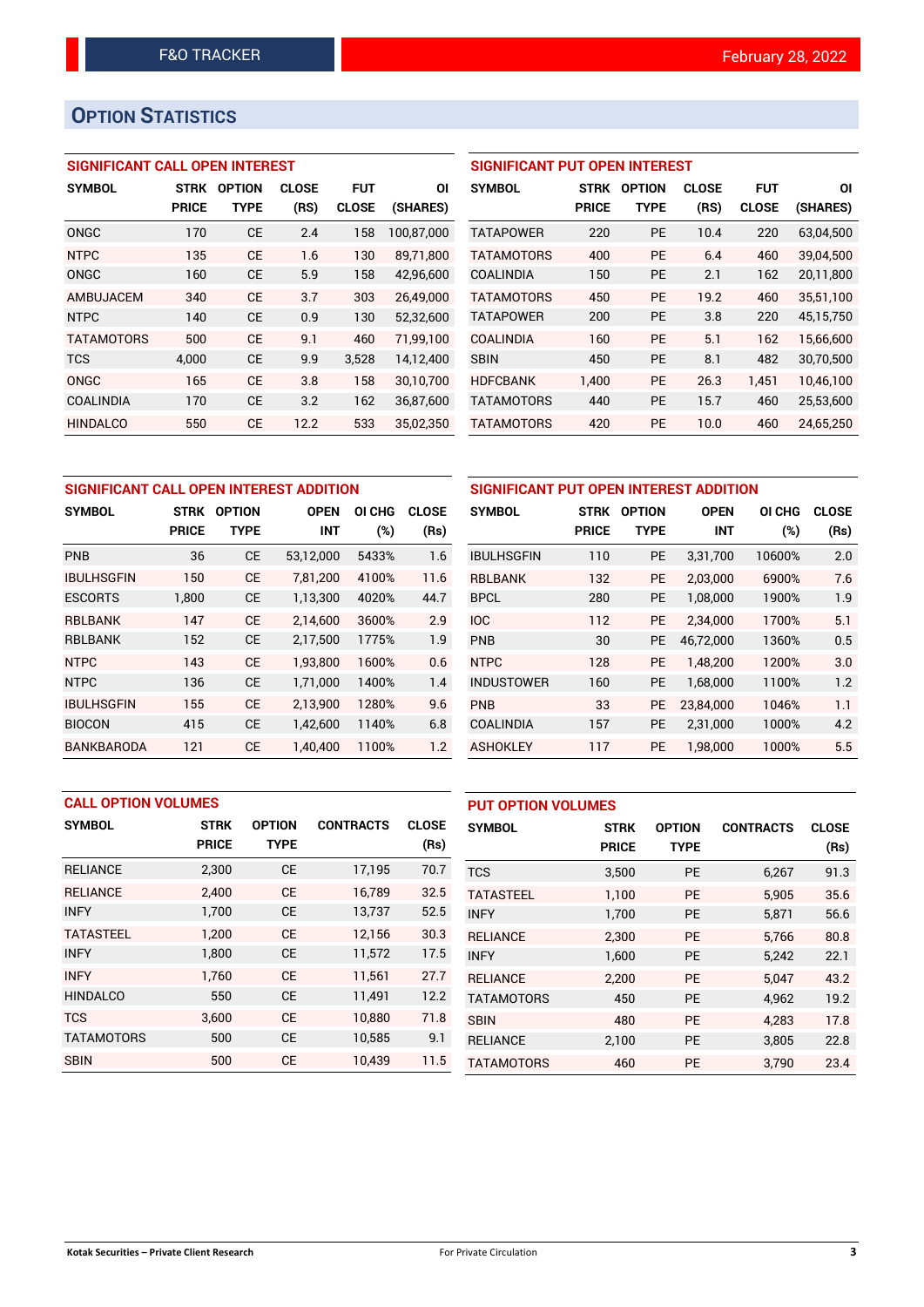#### **RATING SCALE (PRIVATE CLIENT GROUP)**

- **BUY**  Stock/Index looks strong from the expiry/near term perspective and is expected to gain on the basis of technical and/or derivative parameters. Time frame is minimum of current expiry and in certain cases extend to the next series depending on the stock behaviour. Strict stop loss needs to be adhered to for every buy/long recommendation given.
- **SELL** Stock/Index looks weak from the expiry/near term perspective and is expected to gain on the basis of technical and/or derivative parameters. Time frame is minimum of current expiry and in certain cases extend to the next series depending on the stock behaviour. Strict stop loss needs to be adhered to for every sell/short recommendation given.

#### **FUNDAMENTAL RESEARCH TEAM (PRIVATE CLIENT GROUP)**

**Shrikant Chouhan Arun Agarwal Amit Agarwal, CFA Hemali Dhame** shrikant.chouhan@kotak.com arun.agarwal@kotak.com agarwal.amit@kotak.com Hemali.Dhame@kotak.com +91 22 6218 5408 +91 22 6218 6443 +91 22 6218 6439 +91 22 6218 6433

jatin.damania@kotak.com +91 22 6218 6440 +91 22 6218 6432 +91 80801 97299 +91 22 6218 6427

**Sumit Pokharna** Pankaj Kumar<br>Oil and Gas, Information Tech Construction, Ca sumit.pokharna@kotak.com pankajr.kumar@kotak.com +91 22 6218 6438 +91 22 6218 6434

**Jatin Damania Purvi Shah Rini Mehta K. Kathirvelu**

Construction, Capital Goods & Midcaps

Transportation, Paints, FMCG

Metals & Mining, Midcap Pharmaceuticals Pharmaceuticals Research Associate Support Executive<br>
iatin.damania@kotak.com purvi.shah@kotak.com rini.mehta@kotak.com k.kathirvelu@kotak.com

### **TECHNICAL RESEARCH TEAM (PRIVATE CLIENT GROUP)**

[shrikant.chouhan@kotak.com](mailto:shrikant.chouhan@kotak.com) [amol.athawale@kotak.com](mailto:amol.athawale@kotak.com) Research Associate +91 22 6218 5408 +91 20 6620 3350 [sayed.haider@kotak.com](mailto:sayed.haider@kotak.com)

**Shrikant Chouhan Amol Athawale Sayed Haider**

+91 22 62185498

#### **DERIVATIVES RESEARCH TEAM (PRIVATE CLIENT GROUP)**

+91 79 6607 2231 +91 22 6218 5497 +91 33 6615 6273

**Sahaj Agrawal Prashanth Lalu Prasenjit Biswas, CMT, CFTe** [prasenjit.biswas@kotak.com](mailto:prasenjit.biswas@kotak.com)